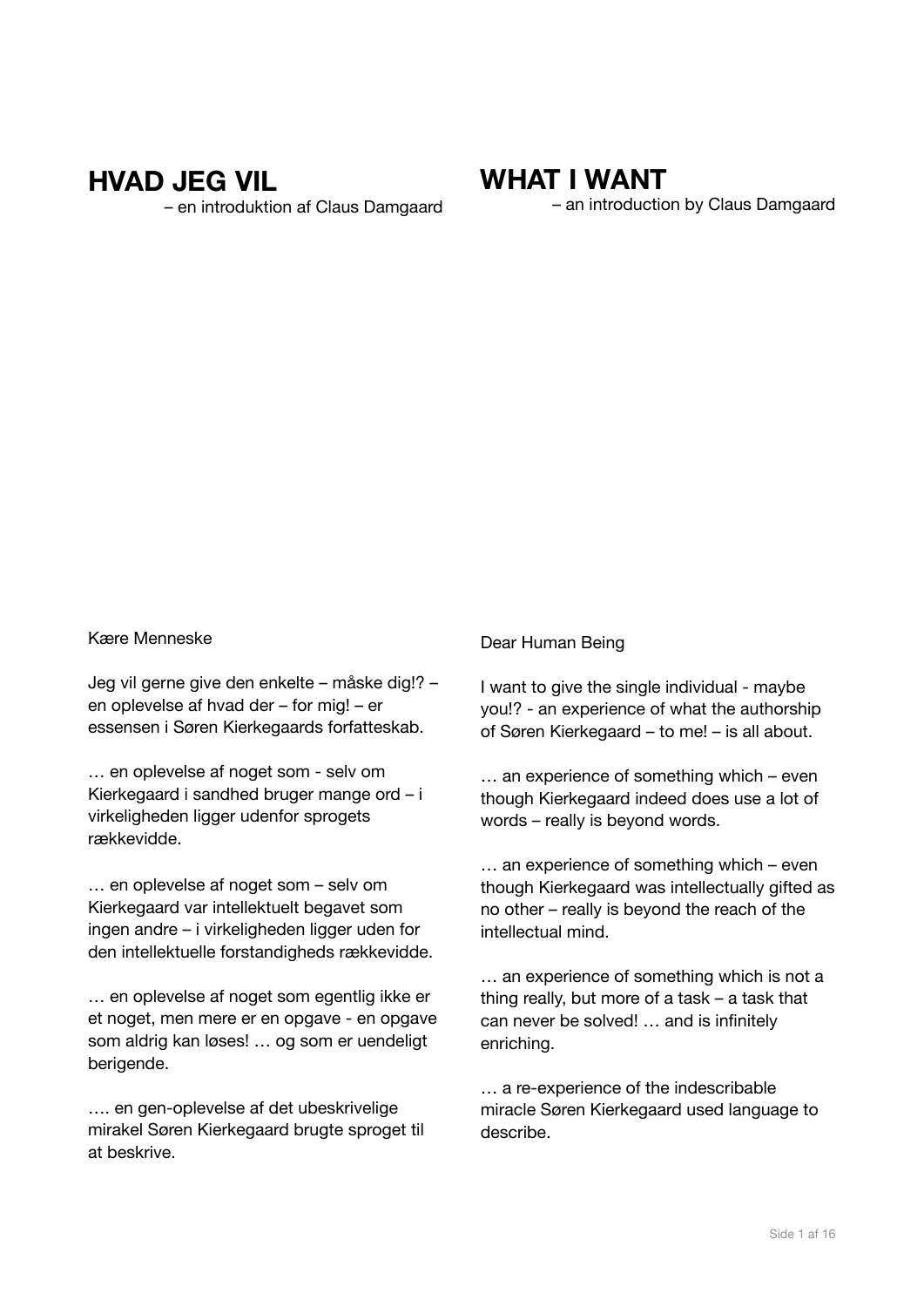Jeg vil gerne frigøre Søren Kierkegaards forfatterskab fra hvad han kaldte "Forstandens Smaalighed".

Kierkegaards forunderlige forfatterskab er blevet forvandlet til spekulation og klogskab. Det bliver i dag ofte analyseret i stumper og stykker.

#### **Speculationens Opgave at rubricere, classificere, methodice ordne de enkelte Tankebestemmelser; man elsker ikke, troer ikke, handler ikke, men man veed hvad Elskov, hvad Tro er.**

Johannes Climacus Afsluttende uvidenskabelig Efterskrift

**Det der skal arbeides mod, var just Klogskab. Formdl. er det derfor, at jeg, der her har Forretningen, blev udrustet med en uhyre Klogskab.** 

Journalen NB30:94

Kierkegaard bliver ofte betegnet som filosof og teolog men for mig er han først og fremmest kunstner – en helt særlig litterær kunstner som udviklede sin helt egen, ejendommelige form for fiktion og lyrisk prosa for at kunne betage, ryste, forundre, provokere, opløfte, opflamme, invitere, forføre, stimulere, drille, bedrage og inspirere sin læser til – selv – aktivt at undersøge hvad det i sandhed er at leve som et menneske.

Kierkegaards forfatterskab skal ikke forstås – som jeg forstår det! – det skal leves.

#### **Intet er farligere end at hvad der skal praktiseres forvandles til lærd Viden. At lade være at gjøre det er ikke nær så farligt; men lærd Viden seer ud som var det Noget og gjør Udøvelse næsten umulig.**

Papir 503

Kierkegaards forfatterskab bliver ofte opdelt i adskilte kategorier. Det bliver idag betragtet som god stil at skelne mellem flere forskellige "Kierkegaarde".

Men Kierkegaard var altid Kierkegaard og hele vejen igennem forfatterskabet var hans projekt altid præcist det samme. Det var altid præcist det samme han arbejde på at få sin læser til selv at opleve.

I want to liberate the authorship of Søren Kierkegaard from what he called "the pettiness of the mind".

The astonishing authorship of Kierkegaard has been turned into speculation and cleverness. It is today often being analysed to pieces.

**Speculation serves to categorise, classify, methodically put the various mental concepts into order: you don't love, you don't believe, you don't act but you know what love, what believing is.** 

> Johannes Climacus Concluding Unscientific Postscript

**What has to be worked against, was precisely cleverness. Presumably that's why, I, who have the assignment, was equipped with such a tremendous cleverness.** 

The Journal NB30:94

Kierkegaard is often considered to be a philosopher and theologian but to me, he is first and foremost an artist. A literary artist making use of his own peculiar form of fiction and lyrical prose in order to amaze, bewilder, unsettle, puzzle, provoke, uplift, inflame, invite, seduce, trigger, tease, deceive and inspire his reader to actively explore – for himor herself – what living truly is, for a human being.

The work of Søren Kierkegaard is not to be understood – as I understand it! – It is to be lived.

**Nothing is more dangerous than turning into learned knowledge that which has to be practised. To not do anything isn't nearly as dangerous; but learned knowledge appears as if it were something and makes practice almost impossible.** 

Paper 503

Kierkegaards authorship is often fragmented into different categories. It is currently in fashion to talk about distinctly different "Kierkegaards"

But Kierkegaard was always Kierkegaard and all the way though his authorship the project was always precisely the same. It was always precisely the same, that he was working on making his reader experience for him- or herself.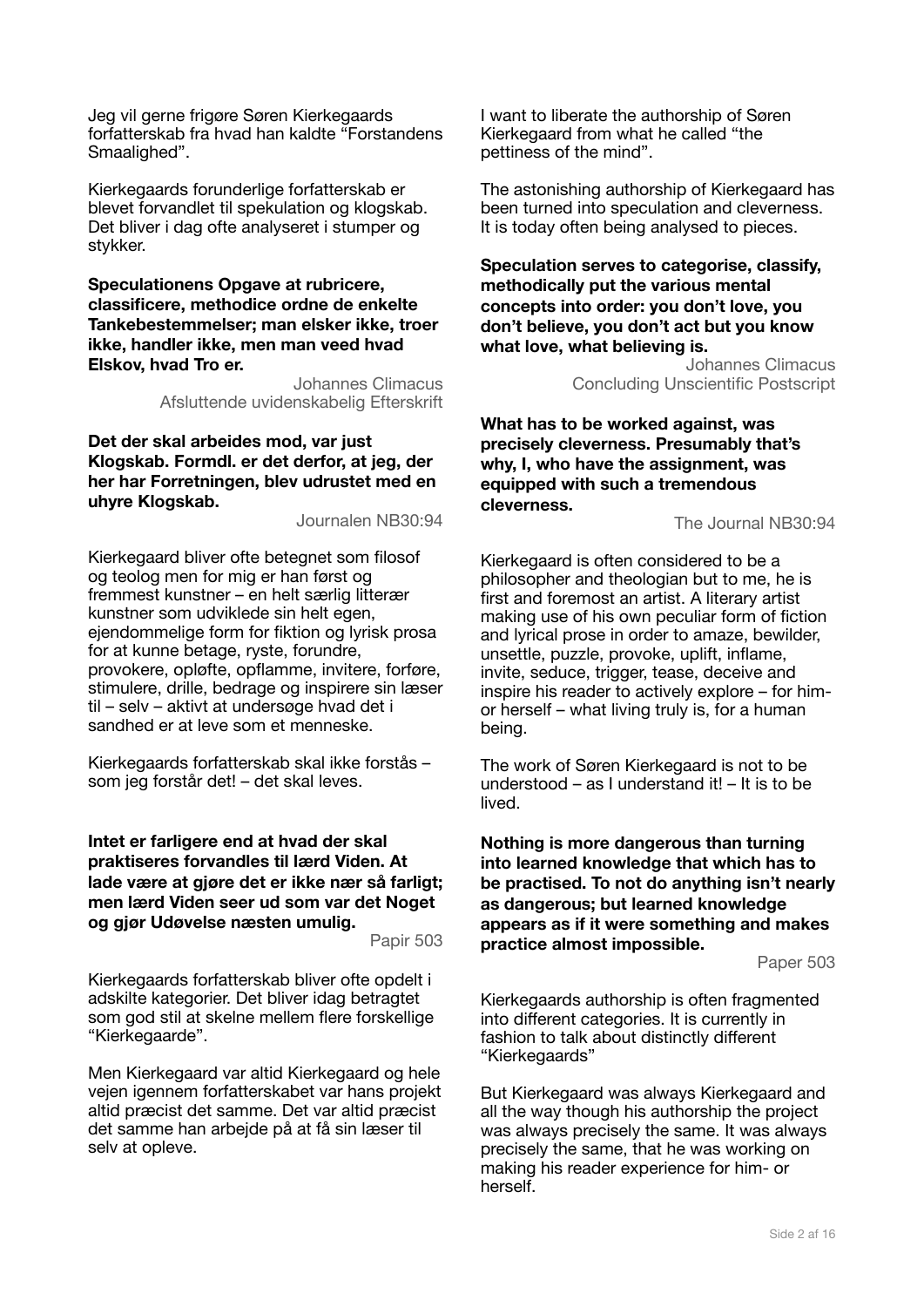Hele vejen gennem forfatterskabet brugte Kierkegaard sit intellekt til at gøre oprør mod intellektets herredømme. Han arbejdede systematisk på at få sin læser til at give slip på klogskab og systematisk tænkning for i stedet at åbne op for i sandhed inspireret, intuitiv intelligens og helhjertet fysisk handling.

# […] **hele mit Forfatter-Liv har været en systematisk gjennemført, ja med maaskee 10 Gange saa megen Klogskab som de Kloge har, gjennemført Operation i modsat Retning.** Journalen NB8:80

Opgaven var altid den samme, men det betyder ikke at Kierkegaard var et statisk individ. Tværtimod.

[...] hele min Forfatter-Virksomhed **er, som jeg oftere har sagt det, tillige min egen Udvikling, i hvilken jeg selv har dybere og dybere besindet mig paa min Idee, min Opgave […]** S. Kierkegaard Synspunktet for min Forfatter-Virksomhed

Selv om den opgave han havde givet sig selv var den samme hele vejen igennem er det dog, på den anden side, sandt at der er fundamentale forskelle på spil i Kierkegaards forfatterskab. I forskellige dele af forfatterskabet bliver tilsyneladende uforenelige standpunkter bragt frem, alle med den samme virtuositet, lidenskab og overbevisningskraft.

Kierkegaard leger på en måde med sin læser – eller spiller teater måske snarere. Ligesom en dramatiker lader Kierkegaard fiktive karakterer med modsatrettede agendaer konfrontere hinanden. Hver af disse karakterer kæmper for hver deres synspunkt og Kierkegaard – som den eminente dramatiker – forsvarer uforbeholdent hver især og overlader konklusionen til sin læser.

**Der er mange Mennesker, der kommer til et Livs-Resultat ligesom skoledrenge ; de snyde deres Lærer ved at skrive Facit ud af regnebogen uden selv at have regnet**  Stykket. **Stykket. Journalen FF:31** 

**I vor Tid troer man, at Viden gjør Udslaget, og naar man blot faaer det Sande at vide, jo kortere og hurtigere jo bedre, sa er man hjulpen. Men at existere er noget ganske Andet end at vide.**

> Johannes Climacus Afsluttende uvidenskabelig Efterskift

All the way through Kierkegaard used his intellect to rebel against the dominance of the intellect. He systematically worked on making his reader let go of clever, systematical thinking and open up to truly inspired, intuitive intelligence and wholehearted physical action.

[…] **my entire life as an author has been a systematically executed, yes with maybe 10 times as much cleverness as the clever people have, executed operation in the opposite direction.** The journal NB8:80

The task was always the same, but this is not to say that Kierkegaard was a static individual though. Quite the contrary.

### […] **my entire work as an author is, as I have often stated, my own development as well, in which I myself have deeper and deeper contemplated my idea, my task** […] S. Kierkegaard

The Point of View For my Work as an Author.

Even though the assignment he had given himself was the same all the way through, it is true however, that there are fundamental differences at play in Kierkegaards works. In different parts of the authorship seemingly incompatible positions are brought forth, all with equal virtuosity, passion and persuasiveness.

In a way Kierkegaard is playing games with his reader – or playing theatre rather. Very much like a playwright Kierkegaard lets fictitious characters, with conflicting ideas and agendas, oppose each other in his writing. Each of these characters is fighting for his particular point of view and Kierkegaard – just like the eminent playwright – absolutely defends each of them and leaves the conclusion to his reader.

**There are many [people](https://www.definitions.net/definition/people) who [reach](https://www.definitions.net/definition/reach) a conclusion about life just like schoolboys; they [cheat](https://www.definitions.net/definition/cheat) their teacher by [copying](https://www.definitions.net/definition/copying) the answer out of the math book [without](https://www.definitions.net/definition/without)  having [worked](https://www.definitions.net/definition/worked) it out for themselves**  The Journal FF:31

**In our time it is believed, that knowledge is crucial, and if only one gets to know the truth, the shorter and faster the better, then one is helped. But to exist is something entirely different than knowing.** 

> Johannes Climacus Concluding Unscientific Postscript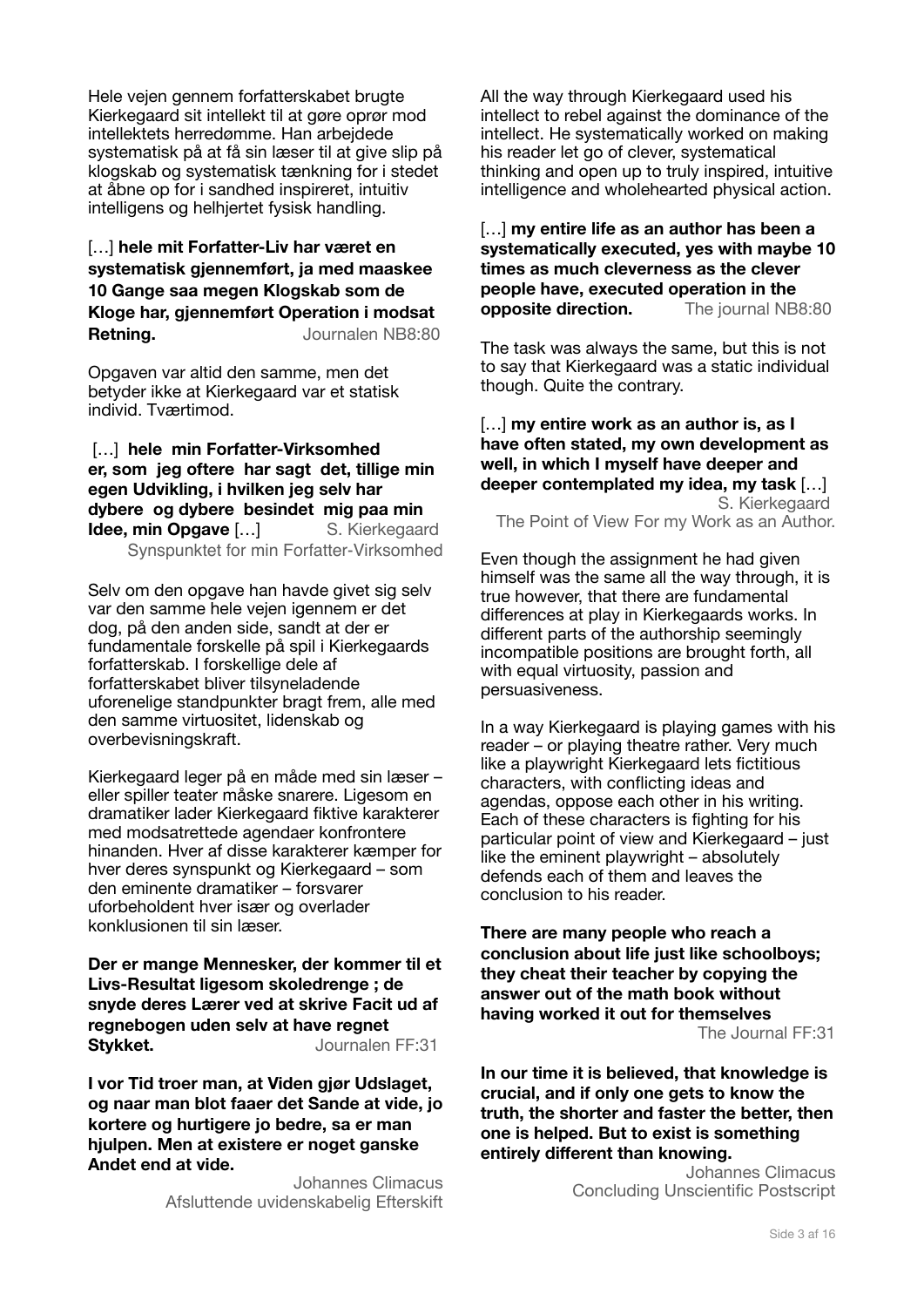[…] **hvor let foranlediges et Msk. ikke til den Indbildning, at han virkelig kjender det, hvorfor han har Ordet. Det er den concrete Intuition som her saa let gaaer tabt.** 

Journalen NB 14

En vidende eller analytisk tilgang kan nemt forhindre hvad Kierkegaard kaldte "den concrete Intuition" og hvad han kaldte " "Evnen til at see det enkelte i det Hele".

[…] **naar jeg fE gik paa en Vei, med hvilken der med behørige mellemliggende Stykker Jord løbe 2 andre paralelle Veie, saa ville de Fleste kun see Veien, derpaa Jordstykket og saa Veien; men at see det Hele som et Stykke Tøi, med forskjellige Striber i – det vilde de ei formaae.** Papir 37

Som jeg oplever det, arbejder alle Kierkegaards fiktive karakterer i virkeligheden på at beskrive det samme.

Hver af karaktererne beskriver, på sin særlige måde, fra sit særlige ståsted, hans særlige aspekt af det samme. De modsiger hele tiden hinanden og samtidigt gør de i virkeligheden lige det modsatte. De supplerer og forstærker hinanden.

Hver af karaktererne arbejder på at beskrive med ord noget som ikke *kan* beskrives med ord, noget som ingen – selv ikke en som Kierkegaard, der betragtede sig selv som et uovertruffent poetisk geni<sup>[1](#page-3-0)</sup>- kunne sprogligøre.

**Det Æsthetiske altsaa, der bliver incommensurabelt endog for Poesiens Fremstilling, hvorledes lader det sig fremstille? Svar: derved at det leves. Det faaer derved en Liighed med Musik, der blot er, fordi den bestandig gjentages, blot er i Udførelsens Øieblik.** 

> <span id="page-3-2"></span>Assessor Wilhelm Enten-Eller, Et Livsfragment

Kierkegaard taler ofte om ikke at tale.

**Kun Den, der væsentligen kan tie, kan væsentligen tale, kun Den, der væsentligen kan tie, kan væsentligen handle.** 

> S. Kierkegaard En literair Anmeldelse

[…] **how easily a human being is led into the delusion that he really is acquainted with that, for which he has the word. It is the concrete intuition which so easily is lost here.** The journal NB14

A knowledgable or analytical approach can easily prevent what Kierkegaard called "the concrete intuition" and what he called "the ability to see the particular within the whole".

[…] **when for instance I was walking down a road and there, with befitting pieces of land in between, are two other parallel roads, then most people would only see the road, then the piece of land and then the road; but to see it all as a piece of fabric with different stripes in it – that they would not be capable of.** Paper 37

To my experience, each of Kierkegaards fictitious characters is really working on describing the very same.

Each of the characters is, in his particular way, from his particular point of view, describing his particular aspect of the very same. They are constantly contradicting each other and at the same time really they are not. Quite the contrary (they are supplementing and reinforcing each other)

Each of the characters is working on putting into words something which is *beyond* words, something which is indescribable – even to someone like Kierkegaard, who considered himself to be a supreme poetical genius.<sup>2</sup>

<span id="page-3-3"></span>**How, then can it be brought forth, the aesthetic, which is incommensurable even for poetical forth-bringing? Answer: By being lived. It thereby has a similarity to music, which only exists, because it continually is repeated, only exists in the moment it is created.** Judge Wilhelm Either-Or, A Fragment of Life

Kierkegaard often talks about not talking.

**Only the one, who is able to essentially be silent, can essentially speak, only the one who is able to essentially be silent, can essentially take action.** S. Kierkegaard A literary Review

<span id="page-3-0"></span>Kierkegaard mente nu egentligt at han beherskede det danske sprog så ypperligt, at når han "staaer for det Uudsigelige" stille og roligt "sysler dermed i Spøg og i Alvor indtil det er udsagt"

<span id="page-3-1"></span><sup>&</sup>lt;sup>[2](#page-3-3)</sup> Actually Kierkegaard considered his artistic mastery of the danish language to be so exquisite that he "standing in front of the indescribable" was able to "gently work with it is jest and in earnest until it is described."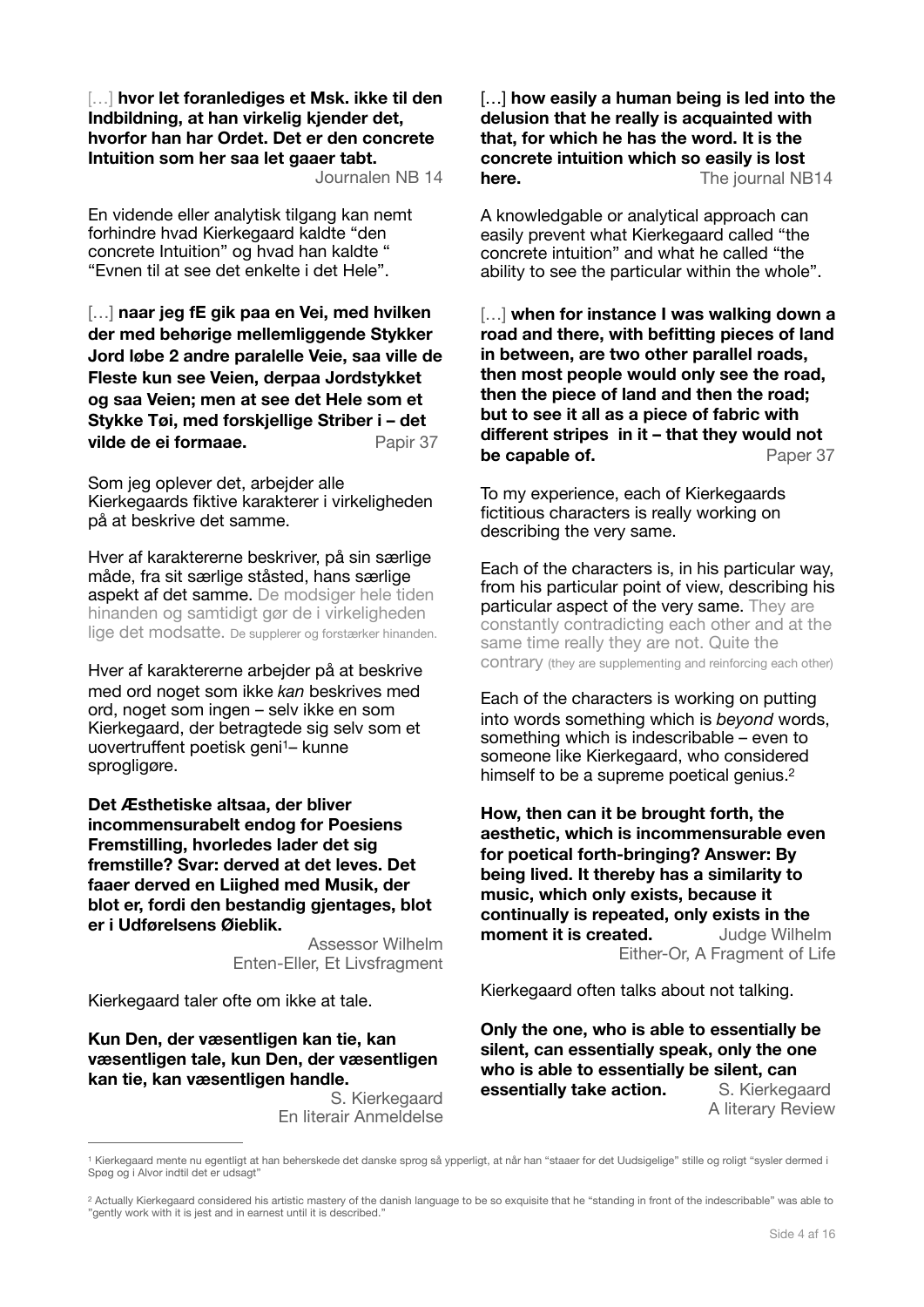Den for tiden herskende tilbøjelighed til at forvandle Kierkegaards kunst til klog snak, viden og teoretisk spekulation har en lang og stolt tradition bag sig.

Allerede mens han endnu levede blev Kierkegaard mødt med stor modstand fra datidens lærde, som gjorde hvad de kunne for at nedgøre og invalidere forfatterskabet.

Ingen har dog været mere effektiv og ødelæggende end den lærde danske intellektuelle Georg Brandes, der nogle år senere blev en prominent skikkelse i København og betragtede Kierkegaard som "vel desværre vor største Mand."



*The first german ed. of Brandes' book on Kierkegaard.* 

I 1877 udgav Georg Brandes en bog om Kierkegaard som var et "strids-skrift skrevet for at hæmme hans indflydelse", som Brandes formulerede det i et brev til Friedrich Nietzsche.

The current tendency of turning the art of Kierkegaard into clever talk, knowledge and theoretical speculation has a long and proud tradition.

Already when Kierkegaard was still alive, his writing met a strong resistance from the learned people of the time, who did what they could to discredit and invalidate it.

No one has been more efficient and damaging though than the learned danish intellectual Georg Brandes, who some years later became a prominent figure in Copenhagen and who considered Kierkegaard to be "unfortunately our greatest man".



*The latest reprint of Brandes' book on Kierkegaard.* 

In 1877 Georg Brandes published a book about Kierkegaard which was a "combative text written to inhibit his influence", as Brandes himself stated it in a letter to Friedrich Nietzsche.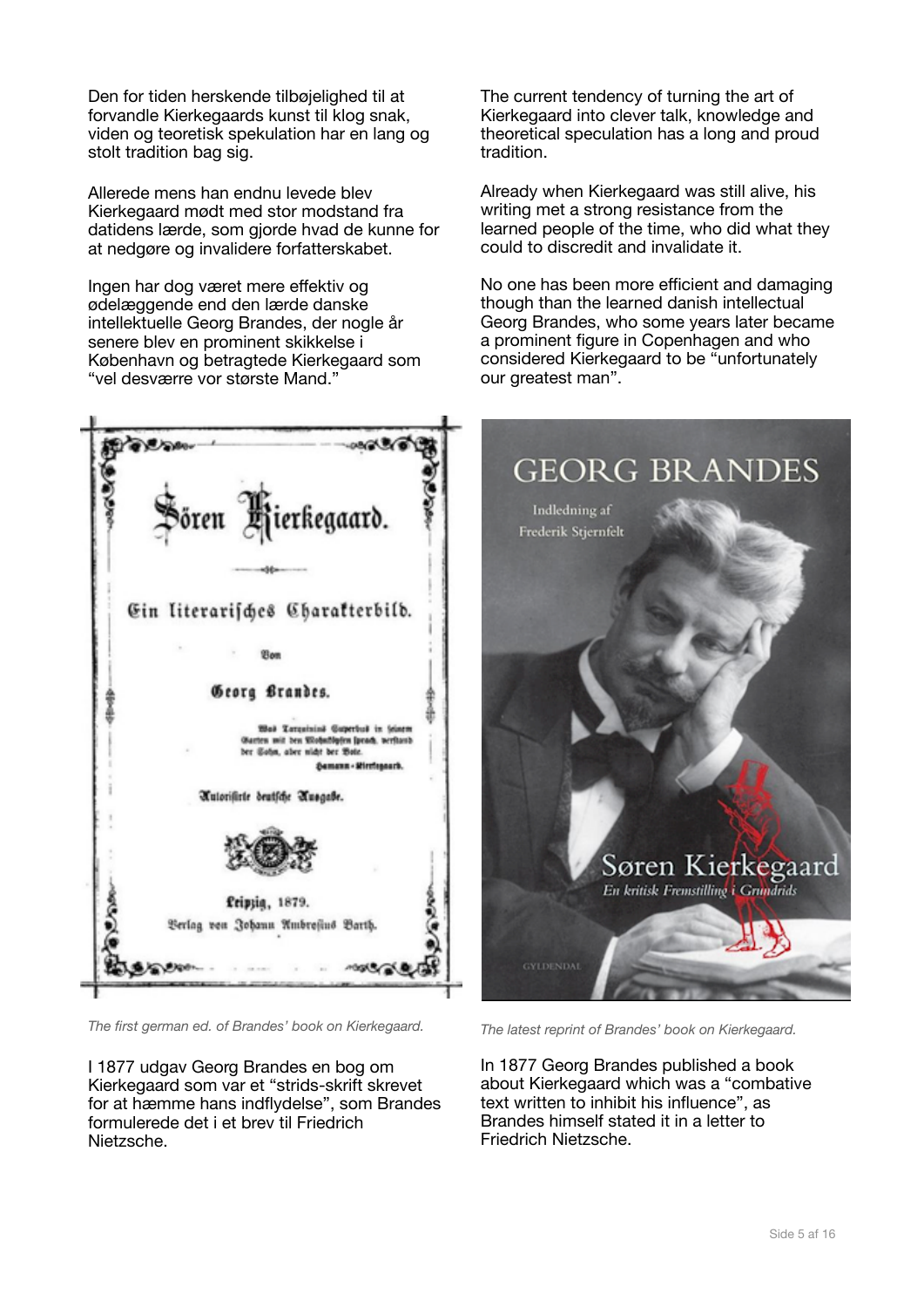Hvad Brandes skrev til Nietzsche: (Kilde: "Friedrich Nietzsche, Gesammelte Briefe")

Es giebt einen nordishen Schriftsteller, dessen Werke Sie interessiren würde, wenn sie nur über übersetzt wären, Søren Kierkegaard; er lebte 1813-55 und ist meiner Ansicht nach einer der tiefsten Psychologen, die es überhaupt giebt. Ein Büchlein, das ich über ihn geschrieben habe (übersetzt Leipzig 1879) giebt keine hinreichende Vorstellung von seinem Genie, denn dies Buch ist eine Art von Streitschrift, geschrieben um seinen Einfluss zu hemmen. Es ist wohl aber in psychologischer Hinsicht das feinste, was ich veröffentlicht habe.

#### What Brandes wrote to Nietzsche: (Source: "Friedrich Nietzsche, Gesammelte Briefe")

There is a Nordic writer, whose work you would be interested in, if only it had been translated. Søren Kierkegaard; he lived 1813-55 and is in my opinion one of the deepest psychologists who ever existed. A small book that I wrote about him (translated Leipzig 1879) gives no adequate representation of his genius, as this book is a kind of combative text, written to inhibit his influence. It might very well though regarding psychology be the finest of what I have published.

For godt og grundigt at hæmme Kierkegaards indflydelse gik Brandes efter manden istedet for forfatterskabet.

I sit stridskrift gjorde Brandes elegant brug af udførlige psykologiske analyser af Kierkegaards privatliv for at devaluere forfatterskabet og forvandle det til noget man trygt kan tale og skrive om uden på nogen måde at være i fare for at blive personligt engageret eller i sandhed at handle.

#### **Medens indskrænkede og travle Mennesker bilde sig ind, at de handle og handle og handle, er det netop et Kjende paa en vis Art af intellectuelle Hoveder den Virtuositet, med hvilken de veed at undgaae at handle.**

Johannes Climacus Afsluttende uvidenskabelig Efterskrift

Brandes forklarer og reducerer omhyggeligt Kierkegaards værker med nuancerede, kultiverede og tilsyneladende fornuftige fortolkninger af nogle biografiske vilkår (såvel som af sladder og de rene gætterier) samt ved at antyde en direkte årsagssammenhæng mellem den tid Kierkegaard levede i og hvad han skrev.

Det er muligvis en meget almindelig og respekteret videnskabelig metode, men jeg finder det ufint og nedvurderende. Og da Kierkegaard havde været død i mere end 20 år kunne han ikke forsvare sig.

Men han havde nu overvejet det.

In order to thoroughly inhibit Kierkegaards influence, Brandes went for the man rather than the authorship.

In his combative book Brandes very elegantly made use of elaborate psychological analyses of Kierkegaards personal life in order to devaluate the authorship and turn it into something one can safely talk and write about without being in danger of actual personal involvement or truly taking action.

**While narrow and busy people are in the delusion that they are taking action and taking action, it is precisely characteristic of a certain kind of intellectual heads the virtuosity, with which they know how to avoid taking action.** 

Johannes Climacus Concluding Unscientific Postscript

Brandes carefully explains, diminishes and obstructs Kierkegaards work by nuanced, cultivated and seemingly reasonable interpretations of some biographical circumstances (as well as of gossip and plain guessing) and by suggesting direct causality between the period of time Kierkegaard was living in and what he wrote.

This might be a common and well-respected scientific method, but I find it dishonest and degrading. And since Kierkegaard had been dead for more than 20 years he was unable to defend himself.

He had considered it though.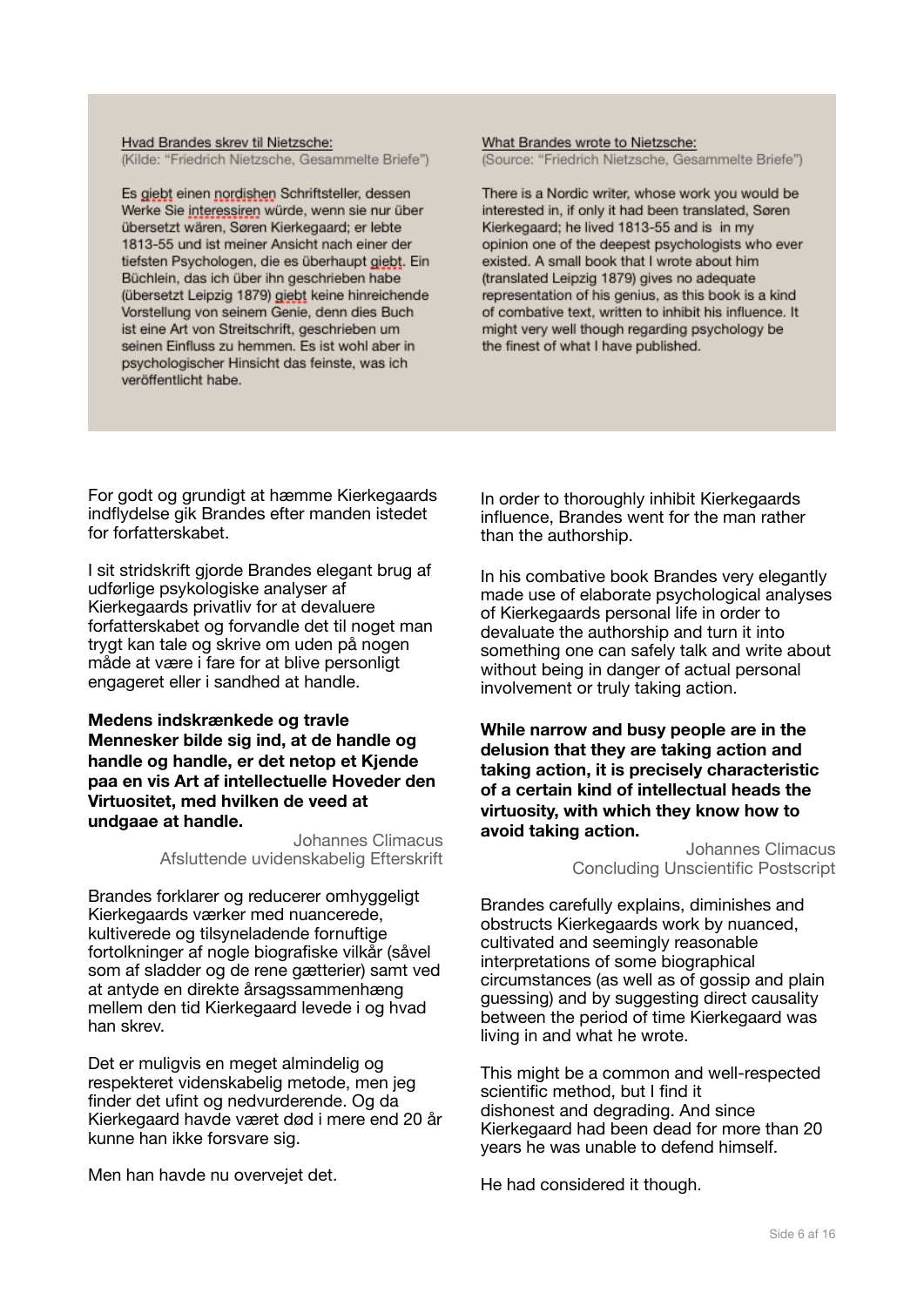Kierkegaard forventede at intellektuelle, efter hans død, ville finde på "Gavtyvestreger" for at forhindre forfatterskabet i at have effekt. Men han kunne ikke forudsige præcist *hvordan* det ville ske.

[…] **hvis det var muligt, ved at anticipere Docenternes Gavtyvestreger, som disse ogsaa ville blive anvendte med min Virken, naar jeg engang er død – hvis det var muligt ved at anticipere dem at gjøre dem umulige: ja skulde jeg skrive hele Bøger derom.** […] **Men nei! Nei, man være saa opfindsom som man være vil, det er umuligt at forhindre Gavtyvestregerne.**  Journalen NB30:68

**Tidens Grund-Skade er** […] **at den er demoraliseret ved Intellectualitet og blevet charakteerløs. Det jeg derfor har at passe paa, er, at min Sag, da for Gud i Himlens Skyld, ikke bliver – alvorligt! – en videnskabelig Discussion, saa en Slump Professorer og Privatdocenter o: s: v: kunde have Lyst at deeltage i den. Nei, enten indirecte Meddelelse – eller for Alvor, om det saa var, til paa Liv og Død. Men for Alt ikke: videnskabelig Discussion.**  Journalen NB29:7

Hvad Brandes gjorde var netop hvad Kierkegaard betragtede som det farligste af alt: "at hvad der skal praktiseres forvandles til lærd Viden". Jeg tror ikke det er muligt at overvurdere hvor stor indflydelse Brandes har haft på hvordan vi idag ikke forstår Kierkegaard.

Den dag i dag kan man høre Kierkegaardforskere omtale Brandes' bog som "et imponerende værk" eller "en milesten indenfor Kierkegaard-receptionen". Den dag i dag gentager eller viderebearbejder bøger, artikler og videnskabelige forelæsninger de psykologiske forklaringer Brandes gav.

[…] **doceres skulde der ikke, da vor Tids Ulykke, efter min Opfattelse, netop var, at den havde faaet for meget at vide, havde glemt hvad det er at existere og hvad Inderlighed er.** 

> Johannes Climacus Afsluttende uvidenskabelig Efterskrift

[…] **disse kloge Tider, der ere blevne for kloge til at troe paa Viisdom.** 

> S. Kierkegaard Kjerlighedens Gjerninger

Kierkegaard anticipated that after his death intellectuals would come up with "rascalities" to prevent his authorship from having effect. But he could not anticipate precisely *how* they would do it.

[…] **if it was possible, to anticipate the rascalities that the lecturers, also once I am dead, will exert on my functioning – if it was possible by anticipating them to make them impossible: yes I would write entire books about it.** […] **But no! No, you can be as imaginative as you want, it is impossible to prevent the rascalities.**  The Journal NB30:68

**The fundamental damage of our time is**  […] **that it has become demoralised by intellectuality and has lost all character. What I therefore have to be aware of, is, that my affair, for the sake of God in heaven, does not become – seriously! – a scientific discussion, so that a few professors and private lecturers etc. could desire to take part in it. No, either indirect communication – or in earnest, if it so were, till it's about life and death. But above all not: scientific discussion.** 

The Journal NB29:7

Brandes did precisely what Kierkegaard considered to be the most dangerous of all: "turning what has to be practised into learned knowledge". It is impossible to overestimate, I believe, the impact Brandes has had on how we today do not understand Kierkegaard.

Still today I hear Kierkegaard scholars refer to Brandes' book as "an impressive work" or "a milestone in the Kierkegaard reception". Still today books, articles and scientific papers about Kierkegaard repeat or elaborate on the phycological explanations given by Brandes.

[...] **lecturing should be avoided, since the disaster of our time, as I perceive it, precisely was, that it had received to much knowledge, had forgotten what it is to exist and what innermost being is.** 

Johannes Climacus Concluding Unscientific Postscript

#### […] **these clever times, which have become too clever to believe in wisdom.**

S. Kierkegaard Works of Love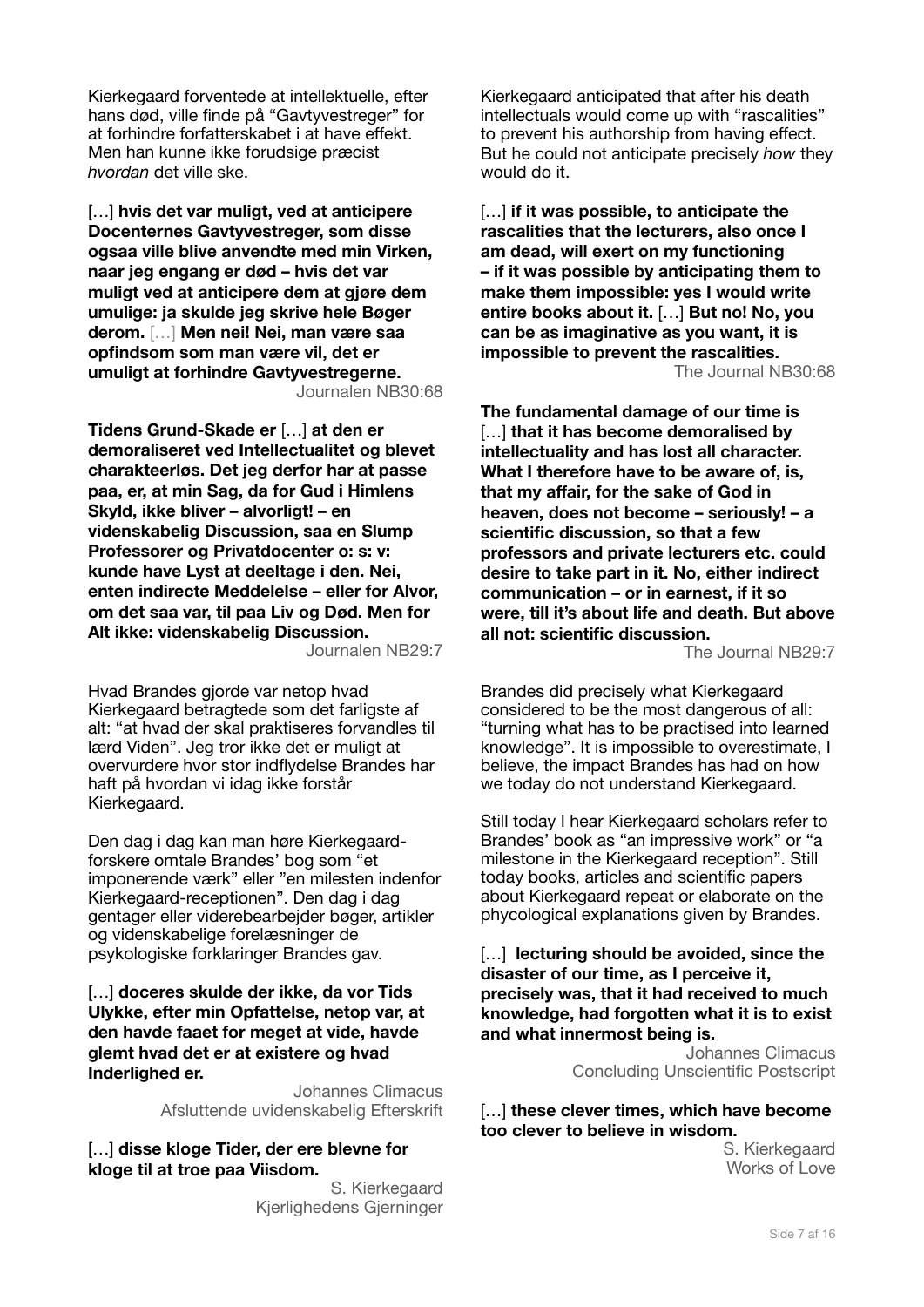Det er ikke kun nogle Kierkegaard-eksperter, der idag er dybt påvirkede af hvad Brandes skrev og i forskellige form videregiver det til andre som autoritativ og faktuel viden.

Der går næsten ikke en dag i mit liv uden at jeg hører en eller anden version af Brandes' biografisk baserede spekulation (ofte fra folk der kun har læst en af de nyere, populære bøger som har videreført hvad Brandes startede):

<span id="page-7-2"></span>"Var Kierkegaard ikke i virkeligheden bange forRegines<sup>[3](#page-7-0)</sup> sexualitet!? Var det ikke derfor han afbrød forlovelsen!? Var han ikke kun oppe i sit hovede!? Og han taler om Lidenskab! Hvorfor skulle jeg stole på en som ikke selv evnede at gøre hvad han opfordrer andre til!?"

#### **Sludder og Sladder og Vrøvl istedenfor Handling er det dog Menneskene ville have, saa finde de det interessant.**

Journalen NB:18

#### **Klogskab** [...] **er Udflugter for at undgaae Handlingens og Vovestykkets Anstrængelse, og spille Sagen over i Viden og Praten.**

Johannes Climacus Afsluttende uvidenskabelig Efterskrift

#### […] **jo nærmere Forstaaelse ligger ved Misforstaaelse, desto lettere bliver den i Almindelighed.**

S. Kierkegaard Opbyggelige Taler i Forskjellig Aand

#### **Folk forstaae mig saa lidt, at de ikke engang forstaae mine Klager over, at de ikke forstaae mig.**

Papir 121

[…] **de have ikke forstaaet det, thi havde de i Sandhed forstaaet det, saa udtrykte deres Liv det ogsaa, saa gjorde de hvad de havde forstaaet.** 

> Anti-Climacus (parafraserende Socrates) Sygdommen til Døden

Det skal nævnes at Kierkegaard nu også er meget nem ikke at forstå.

It is not only a few Kierkegaard scholars, who today are profoundly biased by what Brandes wrote and in different forms pass it on to others as authoritative and factual knowledge.

There almost does not pass a day in my life where I do not hear some version of Brandes' biographically based speculation (often from people who have only read one of the more recent, popular books echoing what Brandes initiated):

<span id="page-7-3"></span>"Wasn't Kierkegaard actually afraid of Regines<sup>[4](#page-7-1)</sup> sexuality!? Wasn't that why he broke his engagement to her!? Wasn't he all head and no body!? And he talks about passion! Why should I trust someone who was not himself capable of practising what he tells others to do!?"

# **Babble and gossip and jabbering instead of action is indeed what the human beings want, then they find it interesting.**

Journalen NB:18

**Cleverness** […] **is excursions to avoid the strain of the action and the venturing, and send the matter over into knowledge and conversation.** 

> Johannes Climacus Concluding Unscientific Postscript

[…] **the nearer understanding is to misunderstanding, the easier it will generally become. S. Kierkegaard** Upbuilding Discourses in Various Spirits

**People understand me so little, that they do not even understand my complaints, that they do not understand me.** 

Paper 121

#### […] **they have not understood it, for if they in truth had understood it, then their lives would express it as well, then they would do what they had understood.**

Anti-Climacus (parafrasing Socrates) The Sickness unto Death

It should be mentioned though, that Kierkegaards is very easy to not understand.

<span id="page-7-0"></span><sup>&</sup>lt;sup>[3](#page-7-2)</sup>Hvad Brandes skrev om "det sexuelle" har haft en særligt ødelæggende effekt, tor jeg. Efter adskillige spekulative analyser vedrørende "den sande Forklaring" for Kierkegaards brud med sin forlovede Regine Olsen konkluderer Brandes at "Denne Modsigelse, sammenholdt med alle de foregaaende Udtalelser, peger hen i Retning af det Seksuelle"

<span id="page-7-1"></span>What Brandes reasoned about "the sexual" have had an especially devastating effect, I believe. After several speculations about "the true explanation" [4](#page-7-3) for Kierkegaards breakup with his fiancee Regine Olsen, Brandes offers his conclusion: "this contradiction viewed together with all the earlier statements, points in the direction of the sexual"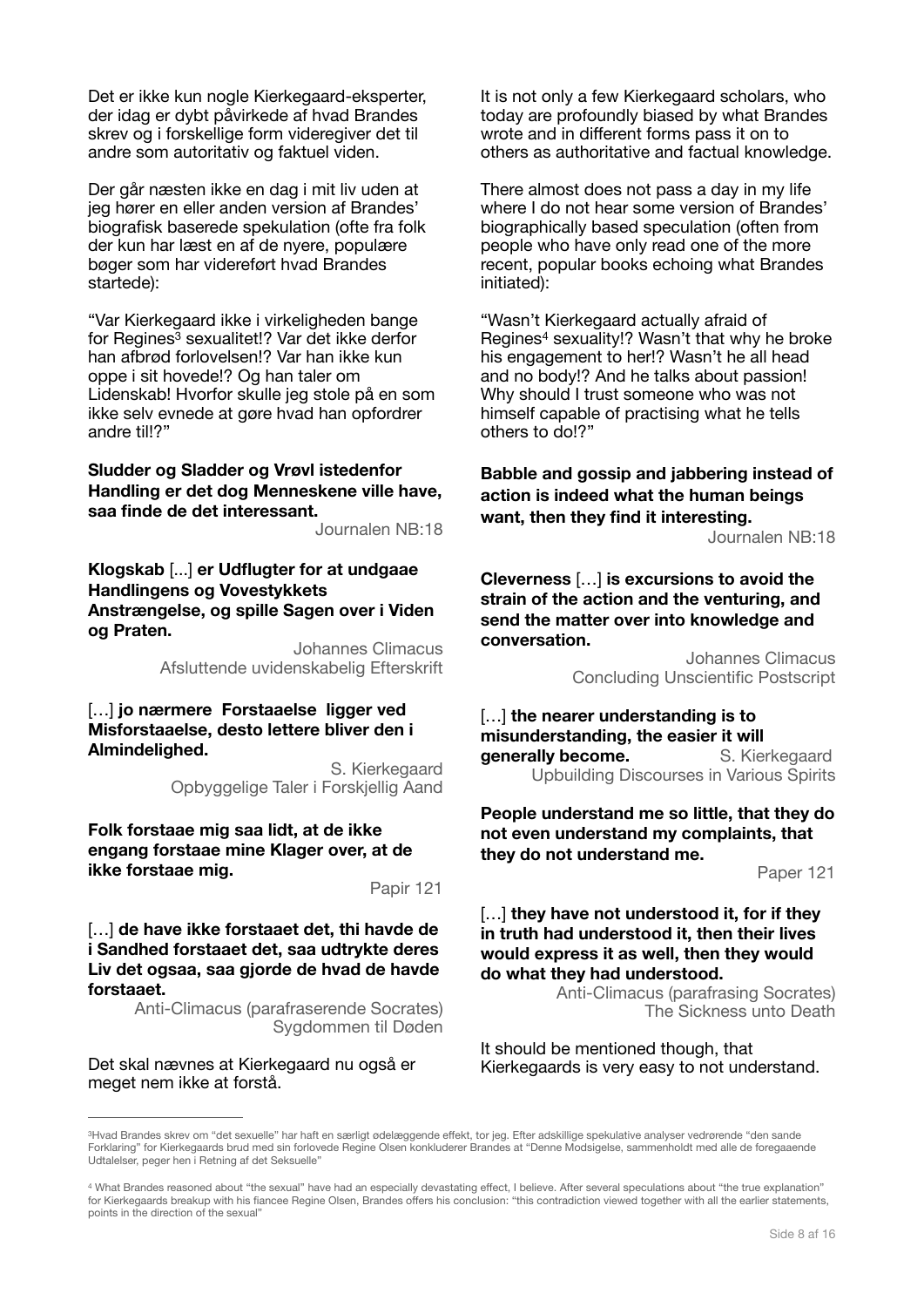Dele af Kierkegaards forfatterskab er (måske i kraft af at han ville bekæmpe klogskab med klogskab) meget nemt at forvandle til abstrakt og kompleks teori, men hvad han inderligt ønskede at hans læser ville blive i stand til – og få lyst til – fysisk selv at opleve er i virkeligheden meget enkelt – når først det *er* oplevet!

Den enkelthed kan dog være ekstremt kompliceret at komme til at (gen-)opleve for de af os som betragter os selv som intelligente voksne, de af os som regelmæssigt tager del i "den moderne Tids Vildfarelse og Forvirring" og "fra Barn ere vante til den Raisoneren".

**Livets Udvikling er en besynderlig Tilbagegang; Barnet bryder sit Hoved med at forstaae de vanskeligste Ting, den Ældre kan netop ikke forstaae de allersimpleste.** 

Johannes Climacus Afsluttende uvidenskabelig Efterskrift

[…] **saa maadelig en Existents det er, naar Manden har bortskaaret enhver Communication med Barndommen, og fragmentarisk er Mand, saa daarlig en Existents er det ogsaa, naar en Tænkende, der jo tillige er en Existerende, er gaaet fra Phantasie og Følelse, hvilket er ligesaa galt som at gaae fra Forstanden.** 

Johannes Climacus Afsluttende uvidenskabelig Efterskrift

**Menneske, Menneske, forhærdede Menneske-Forstand, vil Du da aldrig af Fuglen lære at gaae fra Forstanden for at blive Menneske!**

> S. Kierkegaard Dømmer selv! Til Selvprøvelse

**Jeg skal bestræbe mig for at være saa dum som muligt, for om muligt ikke at have en Eneste Forudsætning uden min Uvidenhed, at jeg kan lære desto mere.** 

> Johannes Climacus Afsluttende uvidenskabelig Efterskrift

[…] **det Ethiske og Ethisk-Religieuse er saa saare let at forstaae, men til Gjengjeld saa saare vanskeligt. Et Barn kan forstaae det** 

Johannes Climacus Afsluttende uvidenskabelig Efterskift Parts of Kierkegaards work are (since he wanted to fight cleverness with cleverness maybe) very easily turned into abstract and complex theory, but what he was really hoping his reader would become able – and feel inspired – to physically experience for him- or herself, is quiet simple actually – *once* it is experienced!

This simplicity though can be extremely complicated to (re-)experience for those of us who consider ourselves to be intelligent adults, those of us who on a regular basis take part in "the derangement and confusion of the modern age" and "from childhood have become accustomed to this reasoning".

**The course of life is a peculiar walking backwards. The child is tormenting its brain to understand the most difficult of matters. The grown up cannot understand the very simplest.** 

> Johannes Climacus Concluding Unscientific Postscript

[…] **as mediocre an existence it is, when the man has cut off all communication with the childhood, and fragmentarily is man, equally poor an existence it is, when someone thinking, who after all is also someone existing, has lost imagination and emotionality, which is just as bad as having lost the mind.** 

> Johannes Climacus Concluding Unscientific Postscript

**Human being, human being, hardened human mind, will you never learn from the bird to loose your mind in order to become a human being!** 

S. Kierkegaard Judge for Yourselves! For Self-Examination

**I must aim at being as dumb as possible, so that I if possible do not to have one single precondition except my notknowing, so I can learn the more.** Johannes Climacus Concluding Unscientific Postscript

[…] **the ethical and ethical-religious is so very easy to understand, but then again so very difficult. A child can understand it.** 

Johannes Climacus Concluding Unscientific Postscript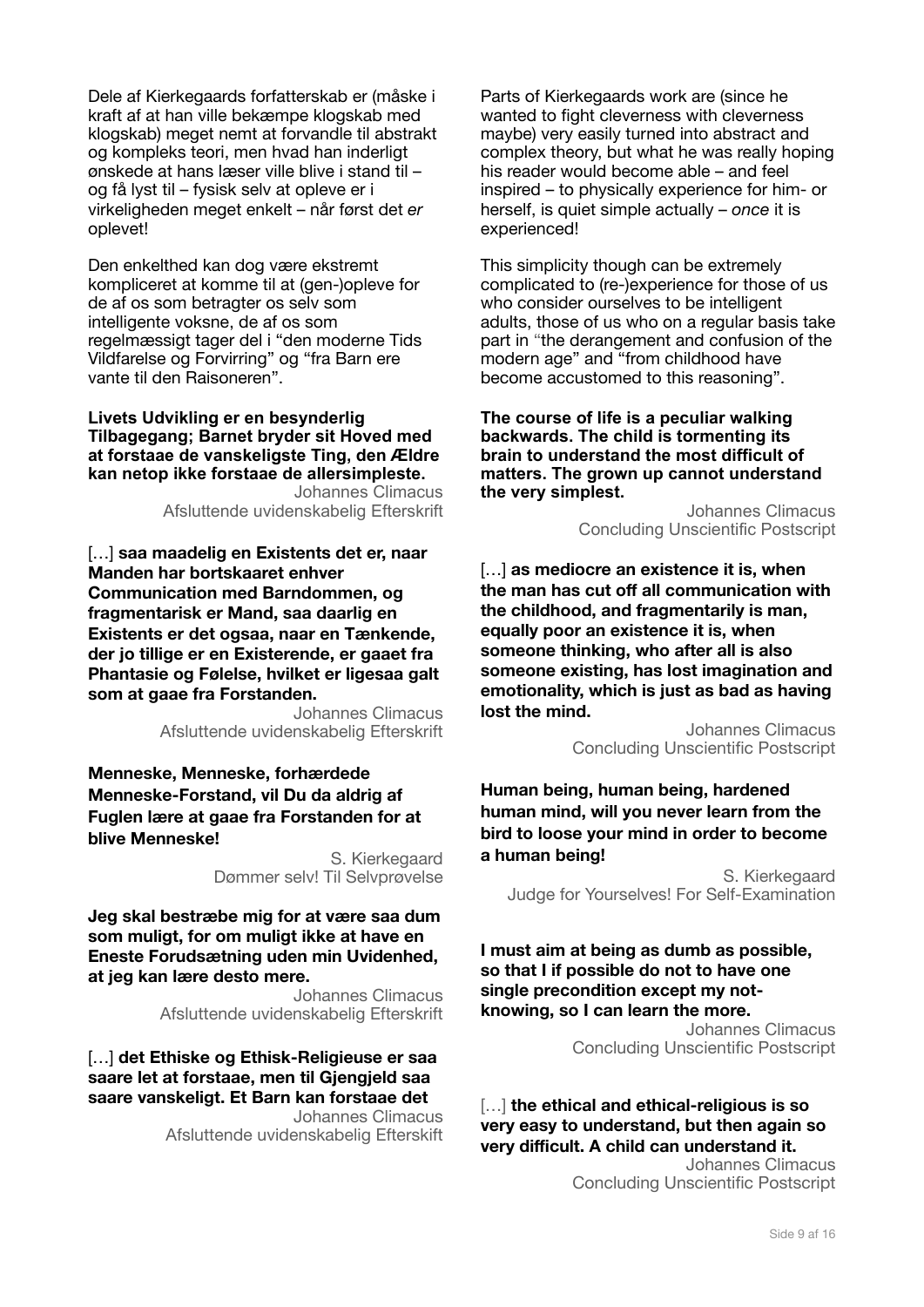At forstå Kierkegaards forfatterskab er, tror jeg, først at acceptere ikke at forstå det og så kaste sig ud i at leve det.

**Det Ethiske begynder ikke med Uvidenhed, som skal forvandles til Viden, men begynder med en Viden, og fordrer en Realiseren. Det gjelder her at være ubetinget consequent, een eneste usikkerhed i Attituden, saa har den moderne Forvirring taget os. Hvis En ville sige; jeg maa jo først vide hvad det Ethiske er. Hvor bestikkende, især da vi fra Barn ere vante til den Raisoneren. Men det Ethiske svarer ganske consequent: Slubbert vil Du gjøre Udflugter og søge Udflugt. Vil En sige: der er jo ganske forskjellige Begreber i forskjellige Lande og til forskjellige Tider om det Ethiske.**  […] **hvad vedkommer det Dig, Du skal gjøre det Ethiske i ethvert Øieblik, og er ethisk ansvarligt for ethvert Øieblik Du spilder.** Papir 365:7

At forstå Søren Kierkegaard med "Forstandens Smaalighed" er ligeså umuligt som at benytte sig af den til i sandhed at leve som et menneske.

**At skulle existere ved Hjælp af den rene Tænknings Veiledning, er ligesom at skulle reise i Danmark efter et lille Kort over hele Europa, hvor Danmark ikke er større end en Staalpen - ja det er endnu umuligere.** 

Johannes Climacus Afsluttende uvidenskabelig Efterskrift

**Den i Verden så meget prisede Livs-Klogskab** […] **alt det Satans Meget af gode Raad og kloge Vendinger.** 

> Anti-Climacus Sygdommen til Døden

**Systematikere og de Objektive have ophørt at være Mennesker og ere blevne Speculationen.**

> Johannes Climacus Afsluttende uvidenskabelig Efterskrift

**Tag et ved Klogskab demoraliseret Individ. Et saadant Individ har altid en stor Klogskab i Retning af at passe paa, at han da ikke kommer til at handle afgjørende** [...] **Først og fremmest: ud af Klogskaben maa han. Og saaledes ogsaa med en heel Tid.** Journalen NB29:96 To understand Kierkegaards authorship is, I believe, to first accept not understanding it and then to start living it.

**The ethical does not start off with a lack of knowledge which has to be turned into knowledge, but starts off with a knowledge, and calls for a realisation. What's important here is to be absolutely consistent, one single insecurity in the attitude, then the modern confusion has gotten hold of us. If someone were to say; I must first know what the ethical is. How tempting, especially since we from childhood have become accustomed to this reasoning. But the ethical answers fully consistent: Scoundrel do you want to go of on excursions and seek excursion. If someone were to say: there are indeed quite different concepts in different countries and at different times of the ethical.** […] **what is that to you, you must do the ethical in each moment, and are ethically responsible for each moment you waste.** Papir 365:7

To understand Kierkegaard by only making use of "the pettiness of the mind" is just as impossible as making use of it to truly live as a human being.

**To exist with the assistance of pure thinking is like having to travel in Denmark with a small map of Europe, on which Denmark is no larger than a steel pen-point – yes it is even more impossible.** 

> Johannes Climacus Concluding Unscientific Postscript

**This in the world so highly esteemed cleverness about life** […] **All the devilish lot of good advice and clever phrases.** 

Anti-Climacus The Sickness Unto Death

[…] **those who are systematic and objective have ceased to be human beings and have become the speculation.** 

> Johannes Climacus Concluding Unscientific Postscript

**Take an individual demoralised by cleverness. Such an individual will always have great cleverness in direction of taking care, that he will not incidentally take decisive action** [...] **Before anything else he has to get out of the cleverness. And that's also how it is with an entire age.** 

Journalen NB29:96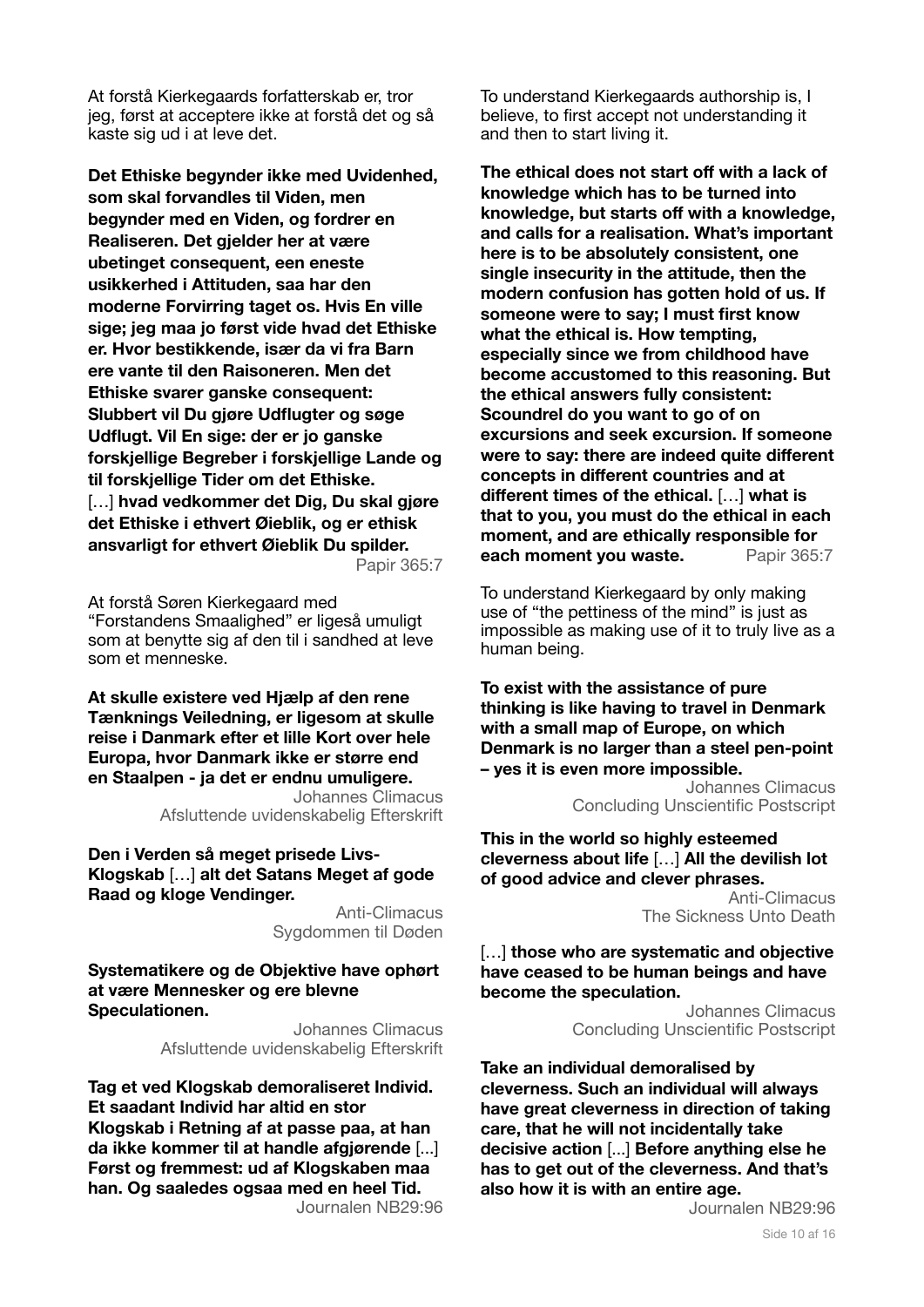**Skulde man concentreret i eet eneste Ord betegne den moderne Videnskabs ell. ret egl. den moderne Tids Vildfarelse og Forvirring** [...] **saa maatte man sige: den er uredelighed. Uredelighed – Mangel paa Naivitet – Papir 365:2** 

**Naivitet er frelsende** […] **mod det Tillærtes**  Aandløshed. **Paper 366:1** 

**Istedenf**[or] **at sige om den moderne Tids Uredelighed at den er Mangel paa Naivetet, kunde man ogsaa sige den er Mangel paa Primitivitet, og dette Ord vil jeg helst dvæle ved.** Papir 369

Kierkegaard bruger mange ord på at få sin læser til at opleve noget der ligger udenfor – eller før! – ordenes rige, bruger mange ord på at få ham eller hende til at genopleve en visdom gemt i hans eller hendes primitivitet, bruger mange ord på at inspirere ham eller hende til først og fremmest at have hans eller hendes eget oprindelige, upolerede, organiske, primære eller præ-civiliserede selv som den primære kilde til viden.

**Enhver msklig Existents skal have Primitivitet. Men den primitive Existents indeholder altid en Revision af det Fundamentelle.** […] **at revidere det Almene-Msklige, de fundamentelle Spørgsmaal\*. Dette er i dybeste Forstand Redelighed. Og ganske at mangle Primitivitet og altsaa det Reviderende, ganske uden videre at tage Alt som given Skik og Brug, og lade det være sig nok, at det er Skik og Brug, altsaa at unddrage sig Ansvaret for at man gjør ligesaa: er Uredelighed.** Papir 371:2

# **Hvad jeg vil? Ganske simpelt: jeg vil Redelighed.** S. Kierkegaard

Artikkel "Fædrelandet"

Jeg gentager: Kierkegaards projekt var, som jeg oplever det, hele vejen igennem det samme: at få sin læser til i sandhed at lytte til en visdommens stemme dybt inde i ham eller hende selv … og tro på den! … ved at udføre hvad den synes at fortælle ham eller hende … uden på forhånd at have den mindste viden om resultatet … med helhjertet lidenskab – med hvad han kalder "Evighedens Lidenskab" i øjeblikket.

**If concentrated in only a single word one were to characterise the derangement and confusion of the modern science or actually of the entire modern age** […] **then one would have to say: it is disingenuousness. Disingenuousness – lack of naivety –**  Paper 365:2

**Naivety is rescuing** […] **from the spiritual deprivation by the acquired learning.**  Paper 366:1

**In stead of talking about the Disingenuousness of modern time as a lack of naivety, one could also say it is lack of primitivity, and this word I prefer to dwell on.** 

Paper 369

Yes, Kierkegaard does use a lot of words to make his reader experience something which is beyond - or prior to! – words, uses a lot of words to make him or her rediscover a wisdom hidden in his or her primitivity, uses a lot of words to inspire him or her to first and foremost have his or her own original, unmannered, organic, primary or pre-civilised self as the primary source of knowledge.

**Every human existence must have primitivity. But the primitive existence always contains a revision of the fundamental.** […] **to revise the universally human, the fundamental questions. That is genuineness in the deepest sense. And entirely to lack primitivity and thus the revision, entirely to take everything unquestioned as a given common practice and let it be enough that it is common practice, which is to evade the responsibility for doing likewise: is disingenuousness.** Paper 371:2

#### **What I want? Quite simply: I want genuineness.** S. Kierkegaard Article in "Fædrelandet"

I repeat: Kierkegaards project was, to my experience, the very same all the way through: to make his reader become able to truly listen to a voice of wisdom inside him or herself … and believe in it! … by carrying out what it seems to be telling him or her to do … with absolutely no knowledge of the outcome … with wholehearted passion – with what he calls the "passion of eternity" in the moment.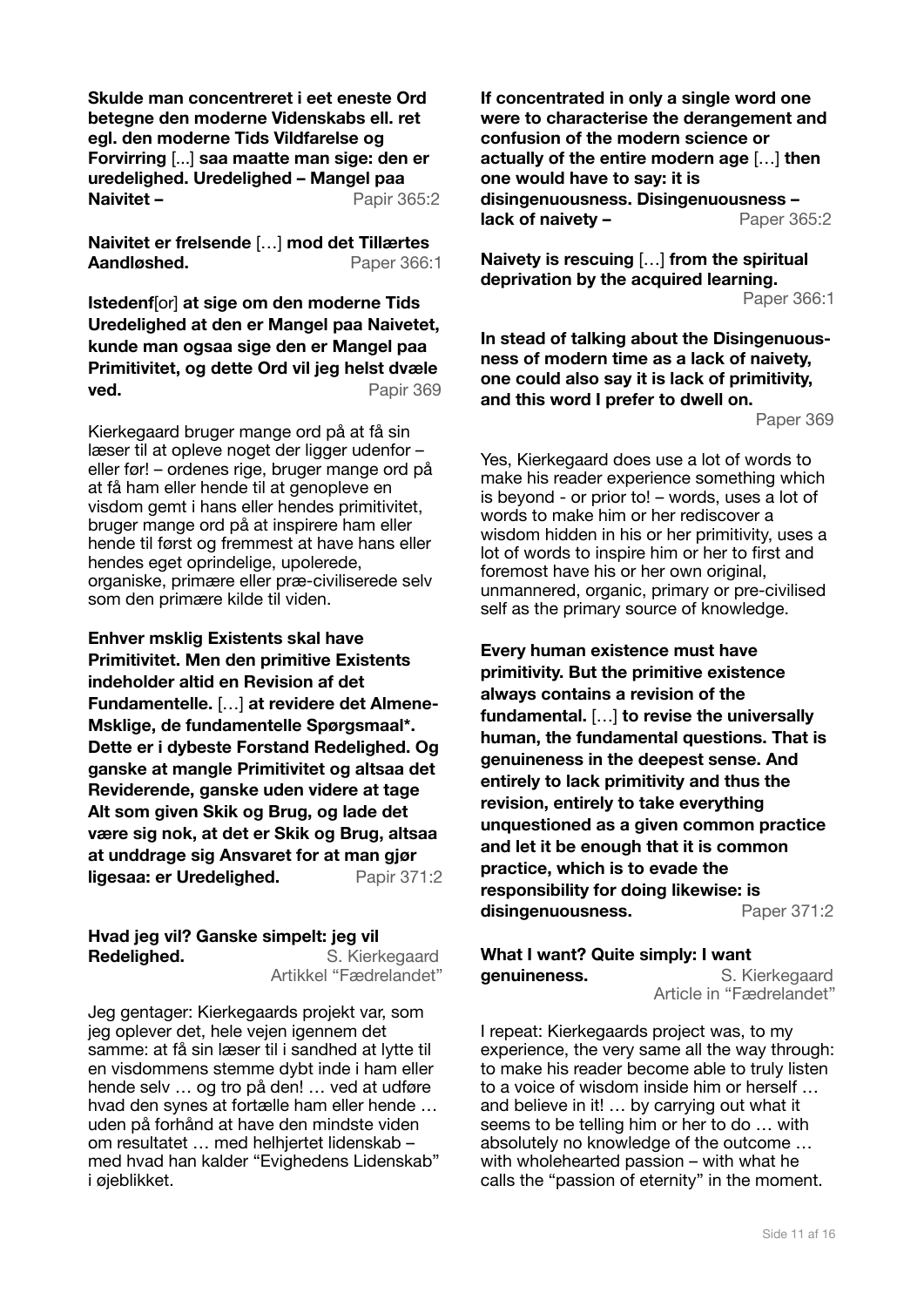For forstanden, kan Kierkegaards fordringer til sin læser virke som urealistiske, ekstreme og upraktiske overdrivelser. Det er måske derfor Kierkegaard bestræbte sig på ikke kun at tale til forstanden.

# **Min kjere Læser, læs om muligt høit.**

S. Kierkegaard Dømmer selv! Til Selvprøvelse

Kierkegaard forestillede sig altid en læser der læste hans værker højt og dermed fik den lyriske prosa til at leve og blive direkte sanseligt mærkbar for ham eller hende.

[…] **hiin Enkelte, som jeg med Glæde og Taknemmelighed kalder min Læser […] hiint velvillige Menneske, der læser høit for sig selv, hvad jeg skriver i Stilhed, der med sin Stemme løser Skrifttegnenes Fortryllelse, med sin Røst kalder frem, hvad de stumme Bogstaver vel ligesom have paa Munden, men ikke formaae at udsige uden megen Møie, stammende og afbrudt, i sin Stemning frelser de fangne Tanker, der længes efter Befrielse.** 

> S. Kierkegaard Tre opbyggelige Taler

Musikaliteten i Kierkegaards sprog er, tror jeg, afgørende og væsentligt betydningsbærende. For at gøre det muligt for sin læser at opfange både melodien og rytmen – og dermed energien – i sine tekster havde Kierkegaard udviklet sin helt egen tegnsætning.

**Det der især beskæftiger mig er** […], **at der paa eengang for Øiet viser sig den Sætningernes Proportion, som igjen for Stemmen, naar man læser høit, er Rythmen – og jeg tænker mig bestandigt en Læser der læser høit. – Deraf kommer det igjen at jeg stundom sparer meget paa Brugen af Comma. […] I denne Henseende lever jeg i en stadig Strid med Sætterne, der velmenende sætte Comma overalt og derved forstyrre mig Rythmiken. De fleste danske Stilister bruge Punktum i mine Tanker paa en aldeles urigtig Maade. De opløse al deres Tale i lutter smaae Punktumer:** The Journal NB:146 To the mind, it might seem like unrealistic, extreme and impractical exaggerations, what Kierkegaard was hoping to make his reader venture. Maybe that is why Kierkegaard made an effort to not only talk to the mind.

# **My dear reader, if possible do read aloud.**

S. Kierkegaard Judge for yourself" For Self-Examination

Kierkegaard was always imagining a reader reading aloud and thereby making the lyrical prose come alive and become directly – sensuously! – perceivable to him or her.

[…] **that single individual, whom I with joy and gratitude call my reader** […] **that goodwilled human being who reads aloud to himself, what I write in silence, who with his voice undoes the spell of the written signs, with his vocalisation calls forth, what indeed the mute letters in a way have on their lips, but are unable to express without great struggle, stammering and stuttering, who in his attunement rescues the captured thoughts, which long for liberation.** 

S. Kierkegaard Three Upbuilding Discourses

The musicality of Kierkegaards writing is essential and carries much of the meaning, I believe. In order to make it possible for his reader to pick up on both the melody and the rhythm – and thereby the energy – of his writing Kierkegaard had developed his very own punctuation.

**My chief concern is** […]**, that it at once presents itself to the eye this proportionality of the sentences, which again for the voice, when one reads aloud, is the rhythm – and I am always imagining a reader reading aloud – this again is why I at times am very sparing in my use of the comma.** […] **Regarding this I am in a constant battle with the typesetters, who well-meaningly insert commas everywhere and disturb the rhythm for me. It seems to me that most Danish stylists use the period altogether incorrectly. They dissolve all their discourse into purely tiny periods:** The Journal NB:146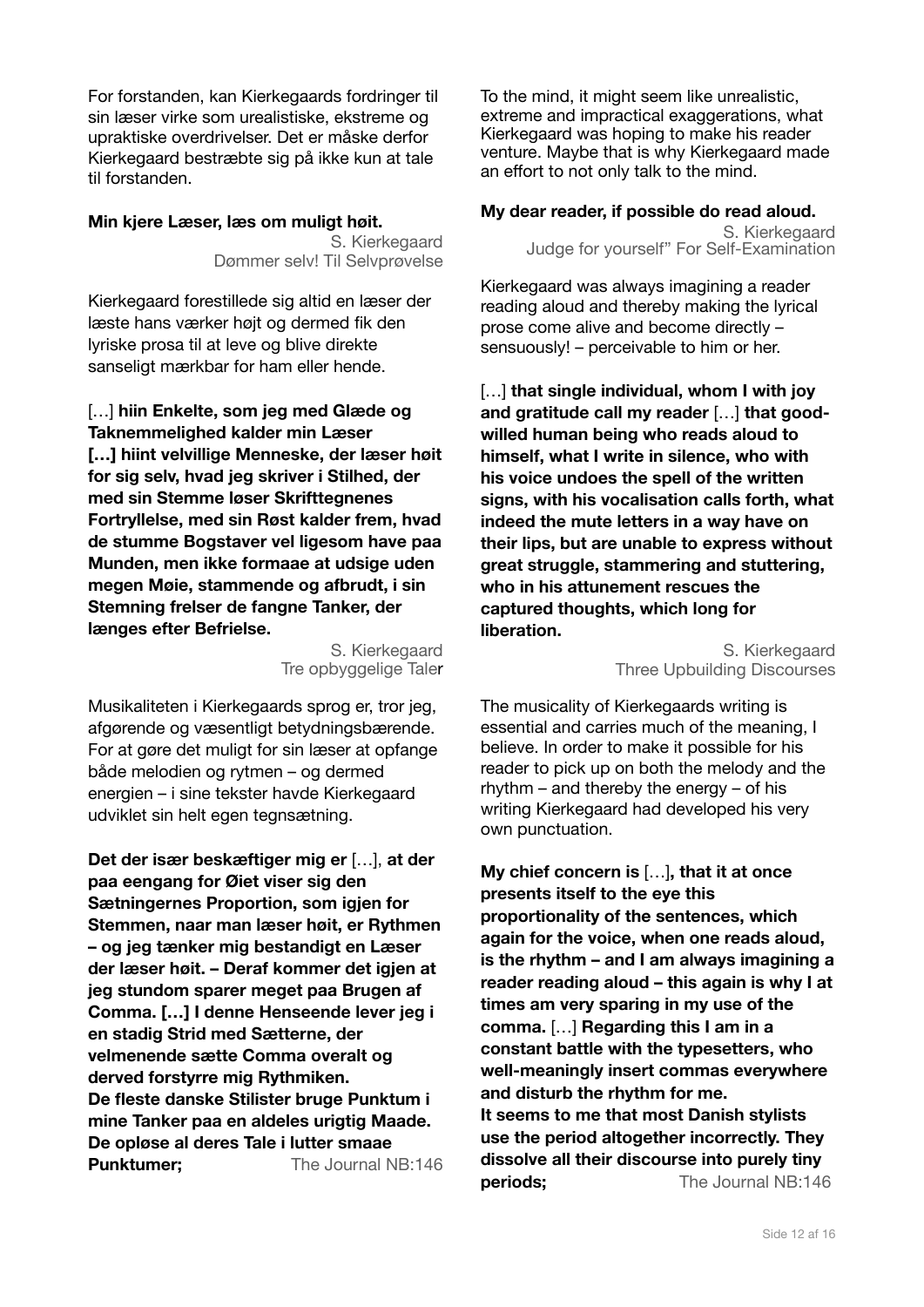Kierkegaard havde – igen som den eminente dramatiker – som William Shakespeare for eksempel – placeret hints og vejledninger implicit i sine tekster.

**For Alt maa jeg gjentage, at jeg tænker mig Læsere, som læse høit og som da baade ere øvede i at følge hver en Tankes Svingning i det Mindste og igjen i at kunne eftergjøre det med Stemmen. Jeg vil ganske roligt underkaste mig den Prøve, at en Skuespiller eller en Taler, der er vant til at modulere læser til et Forsøg et lille Stykke af mine Taler: og jeg er overbeviist om, at han skal tilstaae, at Meget, som han ellers selv maa bestemme, Meget, som ellers oplyses ved instruerende Vink af Forf:, vil han her finde givet ved Hjælp af Interpunktionen.** 

Journalen NB:146

De oversættelser du kan se i højre spalte er dog på ingen måde shakesperiansk engelsk. Jeg er ikke engang sikker på om de kan siges at være engelske. De er oversættelser foretaget af en dansk – og uvidenskabelig! – Kierkegaard forsker oprindeligt uddannet som scenekunstner, som har villet være absolut loyal overfor den oprindelige tekst – absolut loyal overfor ordenes konkrete betydning og ikke mindst den rytme, den melodi, den komiske timing, den kropslighed, den følsomhed, den spiritualitet, den kunstneriske opfindsomhed, den ukorrekthed, den ejendommelighed – ja, den oprindelighed! – den oprindelige danske tekst har når den i sandhed bliver læst højt.

Kierkegaards ord kalder på at blive kropsligt udtalt og kropsligt hørt, så de kan få kropslig effekt, skabe resonans og forhåbentlig lyst til kropsligt at eksperimentere med konkret udlevelse i dagligdags praksis. Kierkegaard var ofte selv ked af ikke at blive praktiseret noget mere.

**Mangen Gang kan der dog være for mig noget Vemodigt i, at jeg, med alle de Forudsætninger som er mig forundte, bestandigt skal stå udenfor som en Overflødighed en upraktisk Overdrivelse.** Kierkegaard had – again just like the eminent playwright – like William Shakespeare for example – placed hints and directions to his reader, hidden implicit in his texts.

**Above all let me repeat, that I imagine readers, who reads aloud and who are practised both in following every fluctuation of a thought in the smallest detail as well as being able to reproduce it with the voice. I will be quite at ease to submit myself to a test were an actor or an orator, who is accustomed to modulating his voice would try reading a short selection from my discourses: and I am convinced, that he will admit, that much, of what he otherwise would have to decide for himself, much, of what he is otherwise informed of in instructive notes by the author, he will here find given to him by the punctuation.** The Journal NB:146

These translations admittedly are in no way Shakespearean english though. I am not even sure they can be said to be english. They are translations made by a danish – and unscientific! – Kierkegaard researcher originally trained as a stageartist, who has wanted to be absolutely loyal to the original text – absolutely loyal to the concrete meaning of the words as well as the rhythm, the melody, the comical timing, the physicality, the emotional sensuousness, the spirituality, the artistic inventiveness, the improperness, the peculiarity – yes, the originality! – of the original danish text when truly spoken aloud!

The words of Søren Kierkegaard are to be physically spoken and physically heard, so that they can have a physical impact, create resonance and hopefully create an urge for physical exploration in physical everyday practice. Kierkegaard himself was often sad that he wasn't really put into practise.

**Often times I find it quite sad, that I, with all the qualifications I have been given must always stand outside as a superfluity an impractical exaggeration.**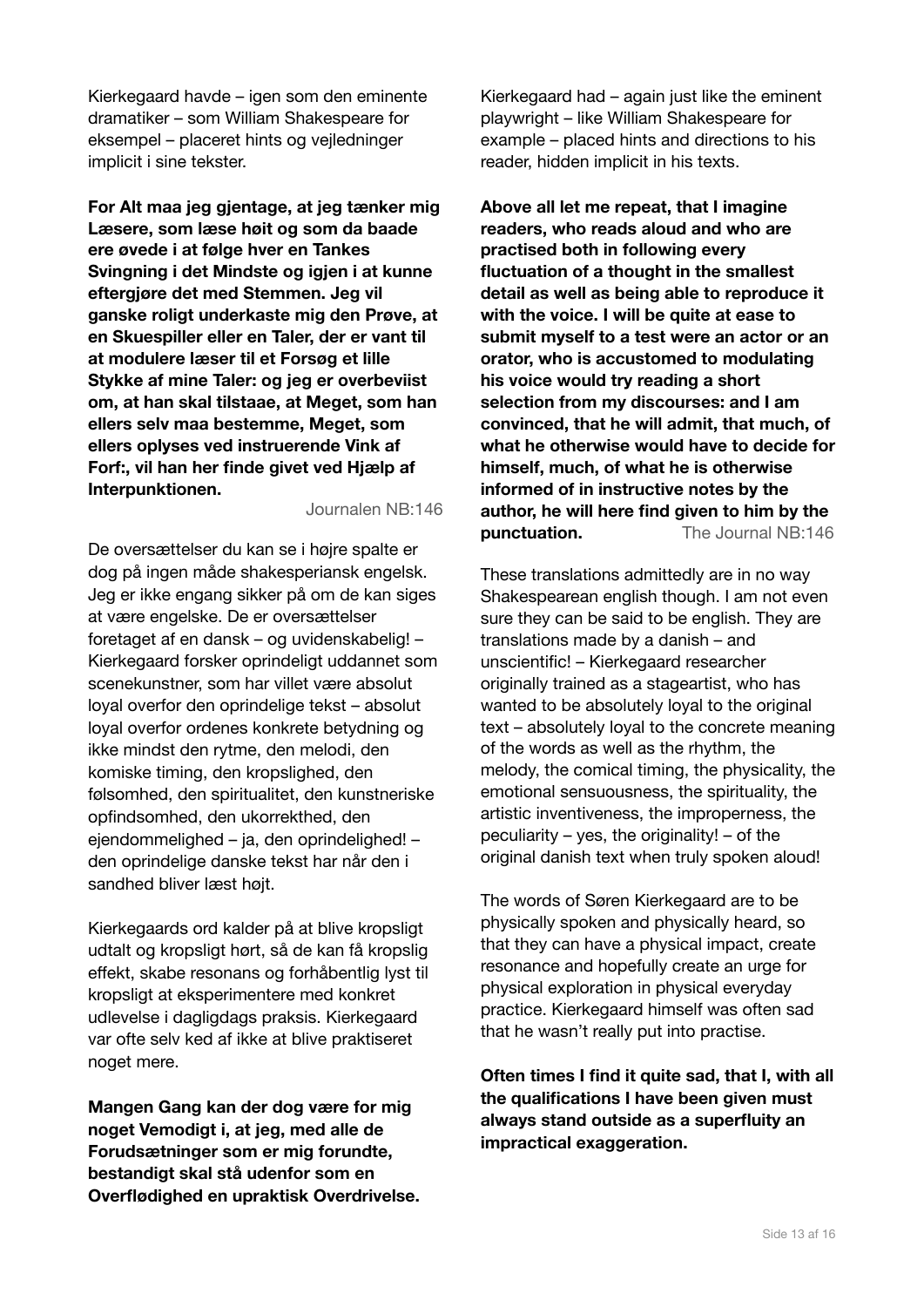**Sagen er ganske simpel. Forholdene er endnu langt fra forvirrede nok til at man ret vil benytte mig** […] **Men de skulle få at se, at det dog ender med, at Forholdene blive så desperate, at de må benytte sådanne desperate Folk som mig og mine Lige.**  Journalen NB22:65

Nu! – idag! – forekommer det mig at vi er mere end rigeligt desperate og forvirrerede til for alvor at begynde at leve Søren Kierkegaards litterære kunst.

Jeg ved ikke hvad der er så fantastisk ved at se noget land og nogle veje som "et Stykke Tøi, med forskjellige Striber i", men jeg føler mig overbevist om, at målsætningen bag dette projekt er at give lytteren en oplevelse af "det store billede" – af forfatterskabet i sin helhed – og inspirere ham eller hende til aktivt selv at eksperimentere med forfatterskabet i sit eget liv … selv at (gen)-opleve noget man ikke kan tænke sig frem til – noget som måske virker direkte anstødeligt for forstanden.

Det skulle nu gerne være gjort helt klart at Kierkegaard hele vejen igennem var en lidenskabelig modstander af tænkning og det han kaldte "forstandens smålighed", men det er nu ikke hele sandheden.

Den opgave Kierkegaard forærer sin læser er ikke bare at være en tænker, men igen og igen at blive en *subjektiv* tænker:

# **Den subjektive Tænker er ikke Videnskabsmand, han er Kunstner. At existere er en Kunst.**

Johannes Climacus Afsluttende uvidenskabelig Efterskrift

… opgaven er ikke bare at være en tænker, men igen og igen at blive en i sandhed *lidenskabelig* tænker:

**Paradoxet er Tankens Lidenskab, og den Tænker, som er uden Paradoxet, han er ligesom den Elsker der er uden Lidenskab: en maadelig Patron. Men enhver**

**The whole thing is very simple. The state of things is still far from being confused enough for them really to make use of me** […] **But it will all end, as they shall see, with the state of things getting so desperate that they must make use of desperate people like me and those like me.** 

The Journal NB22:65

Now! – today! – it seems to me we have reached a level of desperation and confusion more than sufficiently high to really start living the literary art of Søren Kierkegaard.

I do not know what is so great about seeing some pieces of land and some roads as "a piece of fabric with different stripes in it", but I feel confident that the aspiration behind this project is to give the listener an experience of the the big picture – of the authorship as a whole – and inspire him or her to actively explore the authorship in his or her own life … to (re)experience something which can not be reached by thought - something which might even be repulsive to the reasoning mind.

Hopefully now it is made clear that Kierkegaard all the way through was a passionate opponent to reasoning and what he called "the pettiness of the mind", but this is not the whole truth though.

The task Kierkegaard offers his reader is not just to be a thinker, but to again and again become a *subjective* thinker:

# **The subjective thinker is not a scientist, he is an artist. To exist is an art.**

Johannes Climacus Concluding Unscientific Postscript

… the task is not just to be a thinker, but to again and again become a truly *passionate* thinker:

[...] **the paradox is the passion of thought, and the thinker without the paradox is like the lover without passion: a mediocre fellow. But the highest potentiation of every**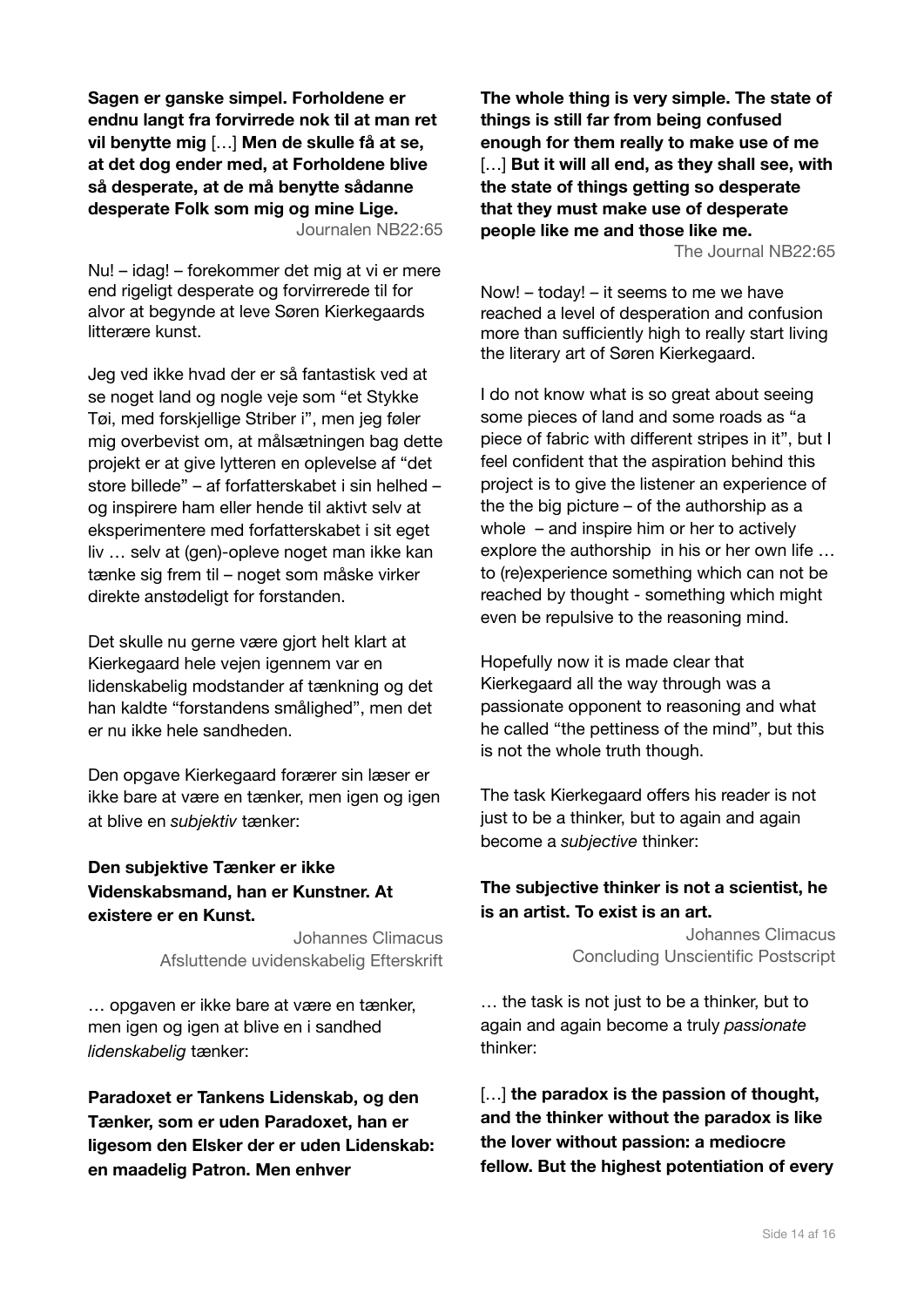**Lidenskabs høieste Potens er altid at ville sin egen Undergang, og saaledes er det ogsaa Forstandens høieste Lidenskab at ville Anstødet, uagtet Anstødet paa en eller anden Maade maa blive dens Undergang. Dette er da Tænkningens høieste Paradox, at ville opdage Noget, den ikke selv kan tænke.** 

> Johannes Climacus Philosophiske Smuler

… opgaven er ikke bare refleksion men *uendelig* refleksion:

[...] aldrig er Reflexionen saaledes sig selv, **som naar den er – Intet. Der skal en eminent Reflexion, eller rettere der skal en stor Tro til for at kunne udholde Intets, det er, den uendelige Reflexion**

> Anti-Climacus Sygdommen til Døden

… og! …. samtidigt! … er opgaven ekstremt konkret, ekstremt fysisk og nede-på-jorden … og ekstremt simpel:

[...] **den simpleste Opgave er den vanskeligste. At existere tænker man er ingen Ting, end mindre en Kunst, vi exister jo Alle, men at tænke abstrakt: det er Noget. Men det i Sandhed at existere, altså med Bevidsthed at gjennemtrænge sin Existens, paa eengang evigt ligesom langt ude over den og dog nærværende i den og dog i Vorden: det er sandelig vanskeligt.**

> Johannes Climacus Afsluttende uvidenskabelig Efterskrift

[...] **vanskelig maa Opgaven gjøres – thi kun Vanskelighed begeistrer den Høihjertede**  […] **den ædle Natur begeistres kun ved det Vanskelige.** Papir 371:1

… men! … selv om koncerten måske nok har et urealistisk bredt fokus – "forfatterskabet i sin helhed"! — har den samtidigt et meget begrænset og smalt fokus: at give dig en musikalsk og levende fortolkning af netop *dette* stykke tekst:

**passion is always to want its own going under, and so it is also the highest passion of the mind to want the repulsion, even though the repulsion in one way or another will lead to its own going under. This then is the highest paradox of thought, to want to discover something, it cannot itself think.**

> Johannes Climacus Philosophical Fragments

… the task is not just reflexion but *infinite*  reflexion:

[…] **reflection is never so much itself as when it is — nothing. It requires an eminent reflection, or rather it requires great faith to be able to endure the out-of-nothing-, that is, the infinite reflection.** 

> Anti-Climacus The Sicknes Unto Death

… and! … at the same time! … the task is extremely concrete, extremely physical and down to earth … and extremely simple:

[…] **the simplest of tasks is the most difficult. To exist is thought to be nothing, even less so an art, we all exist, but to have abstract thoughts: that is something. But truly to exist, that is with awareness to penetrate ones existence, at one and the same time to be eternally somehow far above it and yet present in it and yet in becoming: that indeed is difficult.** 

> Johannes Climacus Concluding Unscientific Postscript

[...] **the task has to be made difficult - for only difficulty animates the high-hearted** […] **the noble nature is animated only by the difficult.** Paper 371:1

… but! … even though the focus of Kierkegaard Concert might be an unrealistically broad one – "the authorship as a whole"! – at the same time it is a very narrow and limited one: to give you a live musical interpretation of *this* particular piece of text: